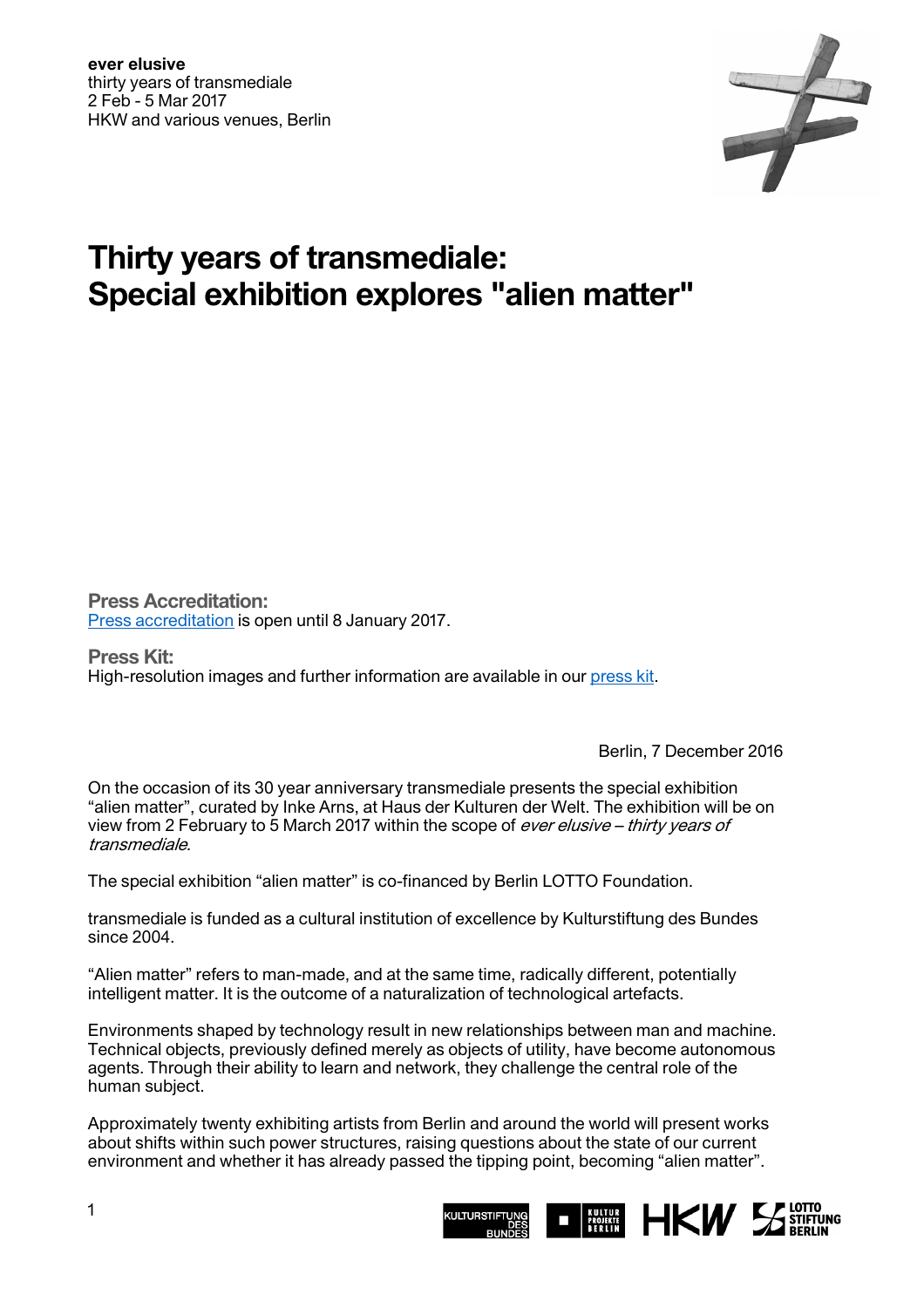

Various artistic positions address four aspects of "alien matter": artificial intelligence (AI), plastics, infrastructure, and the Internet of Things.

Constant Dullaart applies artificial intelligence pattern recognition, using face, image and speech recognition, in his newly developed artwork *DullDream*. Dullaart's software depersonalizes its users by removing specific features of the individual.

The central element of Sascha Pohflepp's video Recursion is a text about humankind, generated by an AI and recited by performance artist Erika Ostrander, creating a feedback loop between the "artificial other" and ourselves.

Nicolas Maigret's and Maria Roszkowska's Predictive Art Bot makes predictions about future art movements and proposes corresponding projects. After their bot was released on Twitter, an open call invited art project proposals and the winning choice will be realized within the context of the exhibition.

In her work *HFT The Gardener* Suzanne Treister deals with the world of high-frequency traders, operating on the stock markets with special algorithms, so-called trading bots. Treister's protagonist develops an obsession while monitoring stock prices as they flash by across a screen: With the aid of psychoactive substances the trader attempts to merge his consciousness with the intelligence of an algorithm, so that he can experience the world from its perspective.

Among others, Joep van Liefland deals with the topic of plastics. His monumental sculpture Video Palace #44 – The Hidden Universe, consisting of tens of thousands VHS tapes, evokes the hidden universe of the 1980s home viewing culture.

Within the scope of their project *Plastic Raft of Lampedusa* the artist duo YoHa (Matsuko Yokokoji and Graham Harwood) dissects a rubber raft: the artists look into the circulation of economic, material and human streams affecting one another.

The jointly created work Xenopolitics 1: Petro-bodies and Geopolitics of Hormones by Aliens in Green (Bureau d'études, Ewen Chardronnet, Mary Maggic, Julien Paris, Špela Petrič) examines the devastating effects of synthetically produced endocrine disruptors, which interfere with hormonal functioning as plasticizers, causing harm to human and animal organisms.

Addie Wagenknecht addresses the Internet of Things with three robot vacuum cleaners that cruise the exhibition. Apart from their initial function, they serve as Wi-Fi hotspots, Tor browsers or signal jammers.

The rocking movement of the electric baby swing in Katja Novitskova's Swoon Motion, eerily appears human, and in Mark Leckey's video GreenScreenRefrigeratorAction, a monolithic black smart fridge ponders about its existence in front of a green screen.

Evan Roth's large-scale sculpture *Burial Ceremony*, made of 2 km fiber optic cable, focuses on hidden infrastructures. The sculpture is based on Roth's journey to Cornwall, one of the first sites for laying transatlantic deep-sea cables between Europe and the US, which currently transfer 25% of worldwide data traffic.

Similarly, Jeroen van Loon deals with the cabling of the world. In his installation An Internet he questions how the Internet might look if data were ephemeral. Van Loon ironically shows the vision of a future Internet producing data for brief moments of transmission before it vanishes forever.

Furthermore, included in the exhibition is WorldWideWitch Protektorama—a fictional identity and hysteric-subversive drag character of artist Johannes Paul Raether. Protektorama examines human obsessions with smartphones, looks into wearable devices as body prostheses, and addresses "materiality, fabrication, metals and mines of information